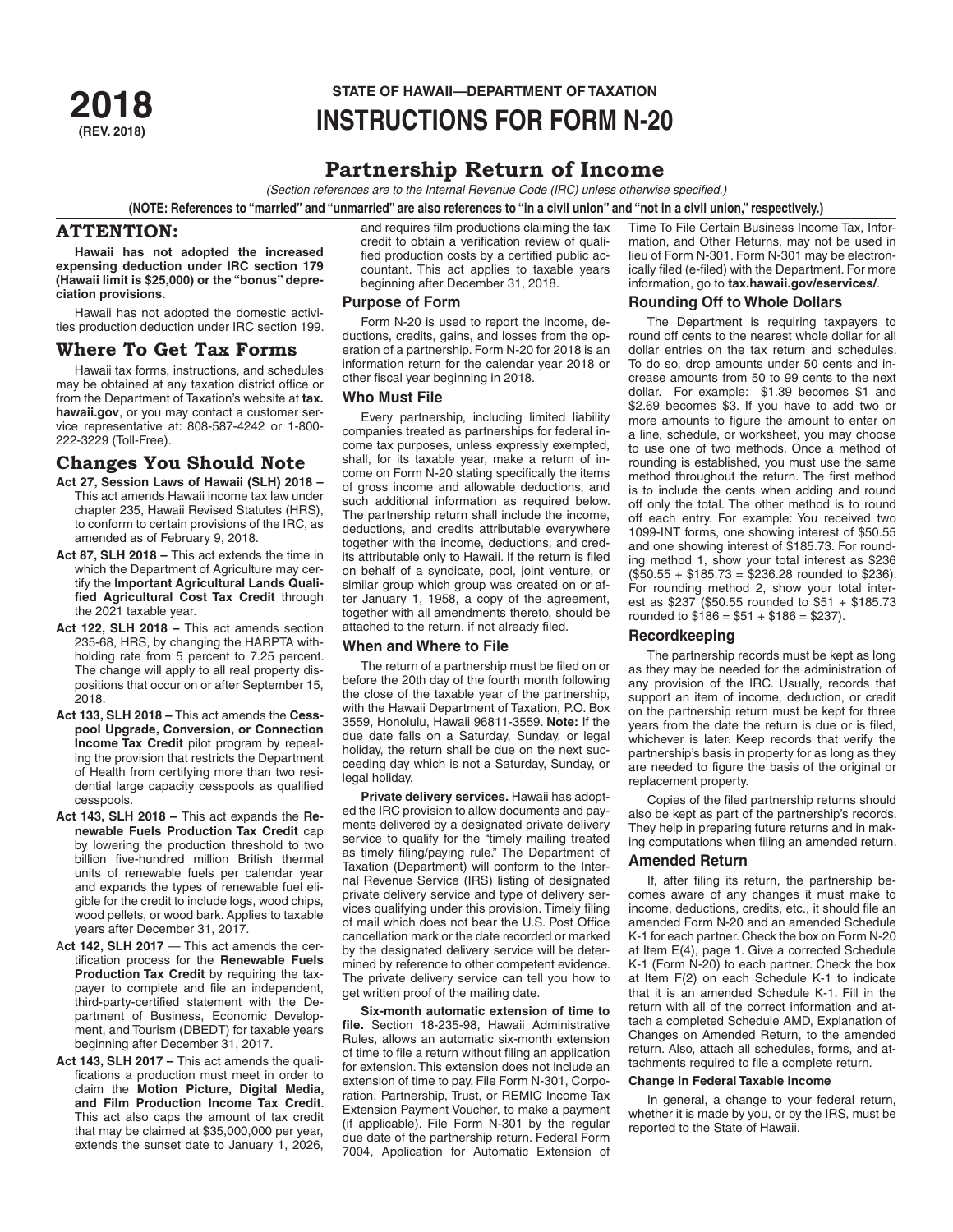#### **Page 2**

- 1) Section 235-101(b), HRS, requires a report (an amended return) to the Department if the amount of IRC taxable income is changed, corrected, adjusted or recomputed as stated in (3).
- 2) This report must be made:
	- a)Within 90 days after a change, correction, adjustment or recomputation is finally determined.
	- b)Within 90 days after a federal amended return is filed.
	- c)At the time of filing the next income tax return, if earlier than set forth in a) or b).
- 3) A report within the time set out in (2) is required if:
	- a)The amount of taxable income as returned to the United States is changed, corrected, or adjusted by an officer of the United States or other competent authority.
	- b)A change in taxable income results from a renegotiation of a contract with the United States or a subcontract thereunder.
	- c)A recomputation of the income tax imposed by the United States under the IRC results from any cause.
	- d)An amended income tax return is made to the United States.
- 4) The report referred to above shall be in the form of an amended Hawaii income tax return.
- 5) The statutory period for the assessment of any deficiency or the determination of any refund attributable to the report shall not expire before the expiration of one year from the date the Department is notified by the taxpayer or the IRS, whichever is earlier, of such a report in writing. Before the expiration of this oneyear period, the Department and the taxpayer may agree in writing to the extension of this period. The period so agreed upon may be further extended by subsequent agreements in writing made before the expiration of the period previously agreed upon.

#### **Information Returns**

Every partnership must file information returns if it makes payments of rents, commissions, or other fixed or determinable income totaling \$600 or more to any one person in the course of its trade or business during the calendar year. It must report interest payments if they total \$10 or more.

Use Form N-196, Annual Summary and Transmittal of Hawaii Information Returns, to summarize and send information returns to your respective taxation district office. For more information about filing information returns and exceptions, see the instructions for Form N-196.

#### **Attachments**

If you need more space on the forms or schedules, attach separate sheets. Use the same arrangement as the printed forms. **Show the totals on the printed forms.** Put the partnership's name and Federal Employer Identification Number (FEIN) on each sheet. Also, be sure that each separate sheet clearly indicates the line or section on the printed form to which the information relates.

To assist us in processing the return, please complete every applicable entry space on Form N-20. Do not attach statements and do not write "See attached" in lieu of completing the entry spaces on the form.

An entity that elects to be classified as a partnership by filing federal Form 8832 with the IRS shall attach a copy of that form to the entity's Form N-20 covering the first taxable year in which the entity carries on business in Hawaii, derives income from sources in Hawaii, or makes distributions that are received by a partner who is either a resident of Hawaii or carries on business in Hawaii and is subject to Hawaii income taxation.

#### **Payments**

In some instances, payments may have to be made with the Form N-20. Enter the amount on line 17 payment due. Payment must be made through Hawaii Tax Online at hitax.hawaii.gov.

**Interest due under the look-back method for completed long-term contracts.** If the partnership used the look-back method under IRC section 460(b)(2) for certain long-term contracts, complete federal Form 8697, Interest Computation Under the Look-Back Method for Completed Long-Term Contracts. If you will **owe** interest on an unpaid amount, calculate the amount due using the rate of 2/3 of 1% per month, or part of a month, beginning the first calendar day after the date prescribed for payment whether or not that first calendar day falls on a Saturday, Sunday, or legal holiday. Include the amount of interest due on line 17 payment due. Attach Form 8697 with a check made payable to "Hawaii State Tax Collector" to Form N-20. Write the partnership's FEIN, daytime phone number, and "Form 8697 interest" on the check. If you are due a **refund**, do not attach Form 8697 to your Form N-20. Instead, file federal Form 8697 separately with the Department. Complete the signature section of federal Form 8697 following the instructions for the signature section of Form N-20. File federal Form 8697 by the date you are required to file your Form N-20 (including extensions).

#### **Definitions**

**a. Partnership.** The term "partnership" includes a limited partnership, syndicate, group, pool, joint venture, or other unincorporated organization, through or by which any business, financial operation, or venture is carried on, and that is not, within the meaning of the federal IRC, a corporation, trust, estate, or sole proprietorship. If an organization more nearly resembles a corporation than a partnership or trust, it is considered an association taxed as a corporation.

Important factors in determining whether a partnership exists include:

- 1. The parties' conduct in carrying out the provisions of the partnership agreement;
- 2. The testimony of disinterested persons;
- 3. The relationship of the parties;
- 4. The abilities and contributions of each; and
- 5. The control each has over the partnership income and the purposes for which the income is used.

A joint undertaking merely to share expenses is not a partnership. Mere co-ownership of property that is maintained and leased or rented does not constitute a partnership. However, if the coowners provide services to the tenants, a partnership exists.

Some partnerships **may be** excluded completely or partially from being treated as partnerships for federal income tax purposes upon the election of all of the members. See **Specific Instructions** below for more information.

**b. General Partner.** A general partner is a member of the organization who is personally liable for the obligations of the partnership.

**c. Limited Partner.** A limited partner is one whose potential personal liability for partnership debts is limited to the amount of money or other property that the partner contributed or is required to contribute to the partnership.

**d. Limited Partnership.** A limited partnership is a partnership composed of at least one general partner and one or more limited partners.

**e. Nonrecourse Loan.** Nonrecourse loans are those liabilities of the partnership for which none of the partners have any personal liability.

**f. Limited Liability Company.** A limited liability company (LLC) is an entity formed under state law by filing articles of organization as an LLC. Unlike a partnership, none of the members of an LLC are personally liable for its debts. An LLC may be classified for federal income tax purposes as a disregarded entity, partnership, or a corporation, depending on elections made by the LLC and the number of members. Chapter 428, HRS, allows LLCs to operate following proper approval from the Department of Commerce and Consumer Affairs (DCCA), Business Registration Division. Hawaii conforms to the federal standards in determining whether an LLC is classified as either a partnership or a corporation following proper approval by the DCCA.

### **Use of Instructions for Federal Form 1065 —**

In an effort to streamline Hawaii's partnership return instructions, the discussion of certain topics already discussed in the federal instructions for Form 1065, U.S. Partnership Return of Income, will not be repeated. Please refer to the federal instructions for discussions on the following topics which Hawaii conforms to:

- *Termination of the Partnership;*
- *Accounting Methods;*
- *Accounting Periods;*
- *Elections Made by the Partnership;*
- *Elections Made by Each Partner;*
- *Partner's Dealings With Partnership;*
- *Contributions to the Partnership;*
- *Dispositions of Contributed Property;*
- *Recognition of Precontribution Gain on Certain Partnership Distributions;*
- *Unrealized Receivables and Inventory Items; and*
- *Passive Activity Limitations.*

#### **Net Operating Loss Deduction**

A partnership is not allowed the deduction for net operating losses. (See section 703(a)(2)(D).)

### **Signatures**

# **General Partner or LLC Member**

Form N-20 is not considered a return unless it is signed. One general partner or LLC member must sign the return. If a receiver, trustee in bankruptcy, or assignee controls the organization's property or business, that person must sign the return.

### **Paid Preparer's Information**

If someone prepares the return and **does not charge the partnership,** that person should not sign the partnership return.

Generally, anyone who is paid to prepare the partnership return must sign the return and fill in the other blanks in the **Paid Preparer's Information** area of the return. Individual preparers may furnish their alternative identifying number for income tax return preparers (PTIN) instead of their social security number.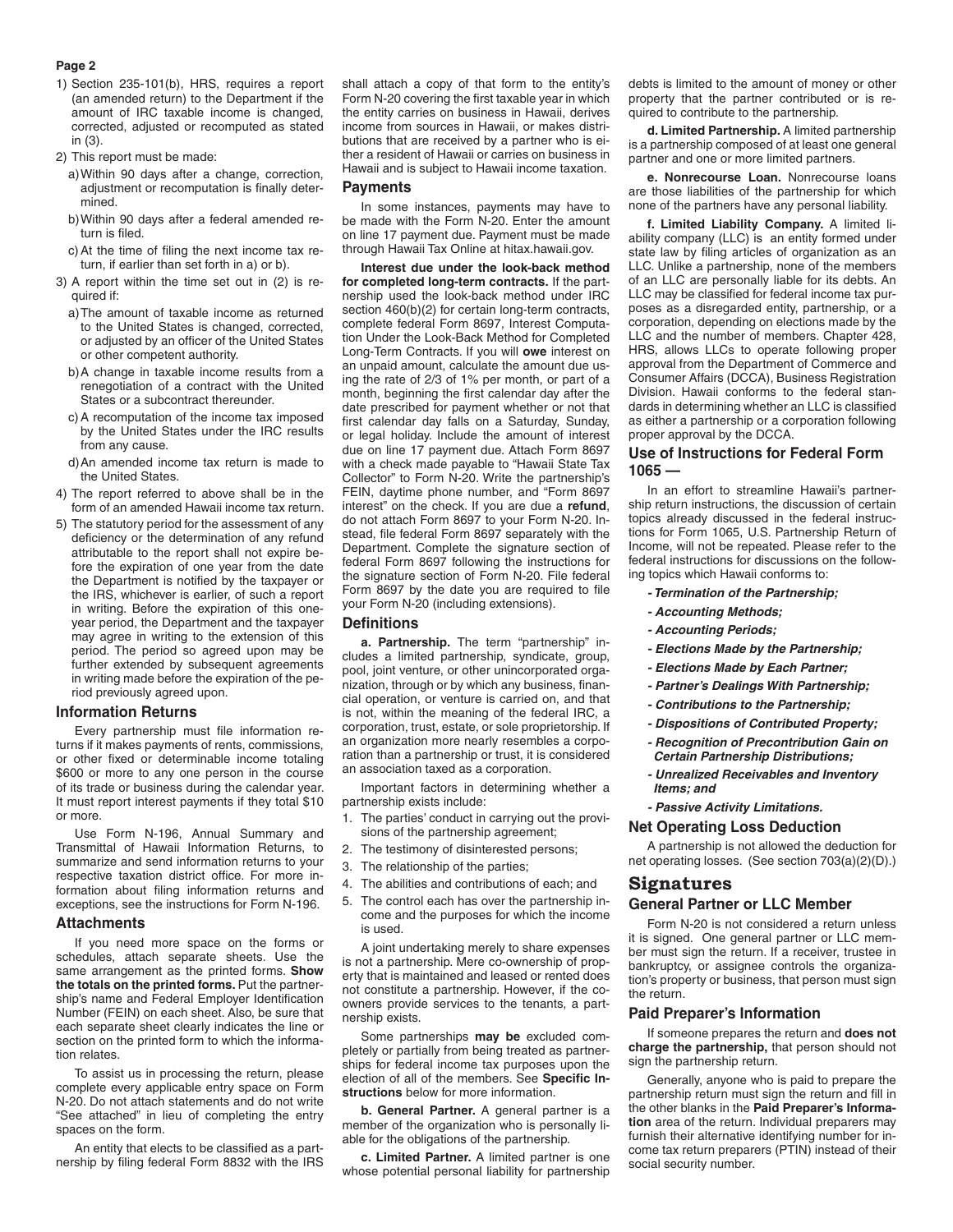*The preparer required to sign the partnership's return MUST complete the required preparer information and:*

- Sign the return in the space provided for the preparer's signature. Paid preparers may sign original returns, amended returns, or requests for filing extensions by rubber stamp, mechanical device, or computer software program.
- Give the partnership a copy of the return in addition to the copy to be filed with your taxation district office.

The partnership may authorize the Department to discuss its tax return with its paid preparer by checking the "Yes" box above the paid preparer's signature. Checking "Yes" will allow the Department to contact the paid preparer to answer any questions that may arise during the processing of the partnership's return. This designation does not allow the paid preparer to call the Department for information about the processing of the return or for other issues relating to the return. This designation does not replace Form N-848, Power of Attorney.

# **Specific Instructions**

These instructions follow the line numbers on the first page of Form N-20 and on the schedules that accompany it. Specific instructions for most of the lines have been provided. Those lines that do not appear in the instructions are self-explanatory.

File only one return for each partnership. Mark "duplicate copy" on any copy you give to a partner.

If a syndicate, pool, joint venture, or similar group files Form N-20, a copy of the agreement and all amendments must be attached to the return, unless a copy has already been filed. Under section 761(a), an investing unincorporated organization or one participating in the joint production, extraction, or use of property under an operating agreement or an organization of dealers in securities for a short period for the purpose of underwriting, selling, or distributing a particular issue of securities may elect not to be treated as a partnership. Make the election by attaching a statement to Form N-20 for the first year for which the partnership wants the exclusion.

Fill in applicable lines and schedules.

# **Form N-20**

**Amended Return Checkbox**

If you are amending a return previously filed, check the AMENDED Return box.

# **IRS Adjustment Checkbox**

If you are filing an amended return due to an IRS adjustment, check the IRS Adjustment box in addition to the AMENDED return box and file an amended Schedule K-1 for each partner. Check the box on Form N-20 Item E(4) and (5) on page 1. Give a corrected Schedule K-1 (Form N-20) to each partner. Check the box at Item F(2) on each Schedule K-1 to indicate that it is an amended Schedule K-1. Fill in the return with all of the correct information and attach a completed Schedule AMD, Explanation of Changes on Amended Return, to the amended return. Also, attach all schedules, forms, and attachments required to file a complete return.

# **Address Change Check Box**

If your mailing address has changed, you must notify the Department of the change by checking the "Change in Address" box. Failure to do so may prevent your address from being updated, any refund due to you from being delivered (the U.S. Postal Service is not permitted to forward your State refund check), and delay important notices or correspondence to you regarding your return. To notify the Department of your new address, you can also complete Form ITPS-COA, Change of Address Form, or log in to your Hawaii Tax Online account at **hitax.hawaii.gov**.

# **Name, Mailing Address, Federal Employer I.D. Number and Hawaii Tax I.D. Number**

The partnership may use its legal or trade name on all tax returns and other documents filed. Print or type the partnership's legal name and mailing address on the appropriate line. If this is a foreign address, enter the information in the following order: city, province or state, country, and postal code. Do not abbreviate the country name. Show the Federal Employer I.D. Number in item A on page 1 of Form N-20 and the Hawaii Tax I.D. Number in item D.

# **Lines 1 - 9**

Enter on lines 1 through 9 the requested amounts as they appear on the partnership's federal return. Writing "See attached federal return" on Form N-20 and attaching a copy of the partnership's Form 1065 is not acceptable.

You are NOT required to attach a copy of the partnership's federal return (Form 1065) to Form N-20.

**If this is a return of a partnership with trade or business activities in several states, including Hawaii, and the ordinary income or loss from trade or business activities reported on this return is determined using separate accounting, attach a schedule of the partnership's Hawaii trade or business activities income and expenses. Enter on lines 1 through 9 applicable amounts from this schedule instead of from the partnership's federal return.**

Amounts received by a qualified high technology business as royalties and other income derived from patents, copyrights, and trade secrets owned by the qualified high technology business and developed and arising out of a qualified high technology business are excluded from Hawaii income. Expenses related to this income are deductible. "Qualified high technology business" means a business conducting more than 50% of its activities in qualified research. "Qualified research" means (1) the same as in section 41(d) of the Internal Revenue Code; (2) the development and design of computer software for ultimate commercial sale, lease, license or to be otherwise marketed, for economic consideration. With respect to the software's development and design, the business shall have substantial control and retain substantial rights to the resulting intellectual property; (3) biotechnology; (4) performing arts products; (5) sensor and optic technologies; (6) ocean sciences; (7) astronomy; or (8) nonfossil fuel energy-related technology. All income earned and proceeds derived from stock options or stock, including stock issued through the exercise of stock options or warrants, from a qualified high technology business or from a holding company of a qualified high technology business by an employee, officer, or director of the qualified high technology business, or investor who qualified for the high technology business investment tax credit is excluded from income. If the partnership is a qualified high technology

business and has included royalties and other income derived from patents, copyrights, and trade secrets the partnership owns in the income reported on line 1, these amounts should be included in the deductions shown on line 14c. If the amount reported on line 14c includes these royalties and other income from patents, copyrights, and trade secrets, these amounts should be identified by attaching a separate schedule or listing.

# **Line 11a**

List deductions taken for federal tax purposes but not allowed, or allowable only in part, for Hawaii tax purposes. For example, deductions connected with income not taxable for Hawaii purposes or section 199 domestic activities deduction.

#### **Line 11b**

**Caution:** *Include only ordinary gains or losses from the sale, exchanges, or involuntary conversion of assets used in a trade or business activity. Ordinary gains or losses from the sale, exchange, or involuntary conversion of rental activity assets will be reported separately on Schedules K and K-1, generally, as a part of the net income (loss) from the rental activity. If the partner does not materially participate in the trade or business, the gains or losses reported on line 11b will be subject to the passive activity rules.*

#### **Line 11c**

Enter the portion of the Hawaii jobs credit claimed, applicable to current year new employees that is reported on Schedule K line 20.

#### **Line 11d**

As noted on page 1 of these instructions, Hawaii has not adopted federal "bonus" depreciation provisions. If a depreciation deduction is claimed for Hawaii tax purposes, the partnership must: (a) complete a federal Form 4562 for Hawaii tax purposes using the federal depreciation guidelines in effect before the adoption of the "bonus" depreciation provisions, (b) attach the completed federal Form 4562 to the Hawaii tax return, (c) make the necessary adjustments to the Hawaii tax return for the depreciation difference between federal and Hawaii, and (d) attach to the Hawaii tax return any worksheet showing the computation of the adjustments. The partnership must also keep records of the differences in the asset's depreciable basis for federal and Hawaii tax purposes.

#### **Schedule D Capital Gains and Losses**

**Purpose of Schedule.—**Use Schedule D (Form N-20) to report the sale or exchange of capital assets, except capital gains (losses) that are specially allocated to any partners.

For detailed information, see the instructions on Schedule D (Form N-20).

# **Schedule K and Schedule K-1 Partners' Share of Income, Credits, Deductions, etc.**

#### **Purpose**

Schedule K is a summary schedule of all the partners' shares of the partnership's income, deductions, credits, etc. Prepare Schedule K-1 in triplicate. A copy of each partner's K-1 must be attached to the Form N-20 filed with the Depart-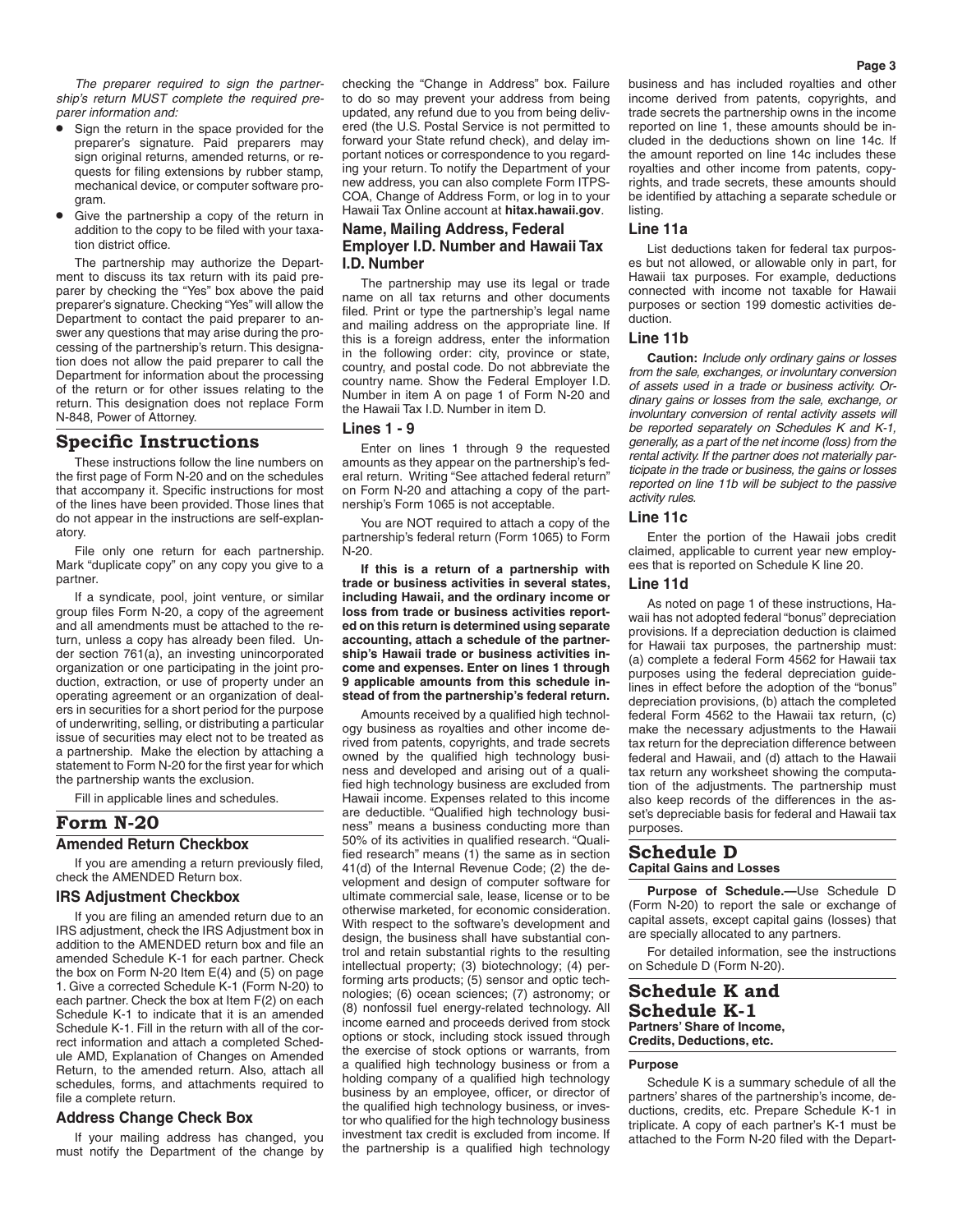ment, one copy to be sent to each partner, and one copy retained for the partnership's files.

Although the partnership is not subject to income tax, the members are liable for income tax on their shares of the partnership income, whether or not distributed, and must include their share on their tax returns.

The total amount of the distributive share items (columns b and c) reported on each line on all of the partners' Schedules K-1 should equal the amount reported on the same line of Schedule K of Form N-20 through line 32.

Complete Schedule K-1 for each partner. Schedules K and K-1 have the same line numbers through line 32 to make it easier for the partnership to prepare Schedule K-1. In addition, Schedule K-1 has questions A through F and item G. Additional copies of Schedule K-1 are available from your district tax office.

#### **Attributable to Hawaii**

Each partnership must state specifically the income attributable to the State and the income attributable everywhere with respect to each partner.

Ordinary income or (loss) from trade or business activities shall be attributed to the State by the use of the apportionment of business income allocation provisions of the Uniform Division of Income for Tax Purposes Act (UDITPA), section 235-29, HRS. Business income shall be apportioned to this State by multiplying the income by a fraction, the numerator of which is the property factor plus the payroll factor plus the sales factor, and the denominator of which is three. If the denominator of the property factor, payroll factor, or sales factor is zero, the denominator of the fraction in section 235-29, HRS, is reduced by the number of factors with a zero denominator, and the numerator of that fraction shall not include any factor with a zero denominator. The property factor is a fraction, the numerator of which is the average value of the partnership's real and tangible personal property owned or rented and used in this State during the tax period and the denominator of which is the average value of all the partnership's real and tangible personal property owned or rented and used during the tax period. Property owned by the partnership is valued at its original cost. The average value of property shall be determined by averaging the values at the beginning and ending of the tax period. The use of monthly values may be required if necessary to properly reflect the average value of the partnership's property. Property rented by the partnership is valued (or capitalized) at eight times the net annual rental rate. Where property is rented for less than a 12 month period, the rent paid for the actual period of rental shall constitute the annual rental rate for the tax period. The payroll factor is a fraction, the numerator of which is the total amount paid in this State during the tax period by the partnership for compensation, and the denominator of which is the total compensation paid everywhere during the tax period. The sales (or gross receipts) factor is a fraction, the numerator of which is the total sales of the partnership in this State during the tax period, and the denominator of which is the total sales of the partnership everywhere during the tax period.

If this apportionment does not fairly represent the extent of the partnership's business activity in this State, the partnership may request the use of separate accounting, the exclusion of one or more of the factors, the inclusion of one or more additional factors, or the use of any other method to accurately reflect the partnership's business

activity in the State. Complete Schedules O and P (Form N-20) to show this computation.

Other items are attributed as follows:

- Net rents and royalties from real property located in Hawaii are attributed to Hawaii. Federal Form 8825 may be attached to Form N-20 as a schedule of expenses.
- Net rents and royalties from tangible personal property are attributed to Hawaii if and to the extent that the property is utilized in Hawaii.
- Capital gains and losses from sale of real property located in Hawaii are attributed to Hawaii.
- Capital gains and losses from sales of tangible personal property are attributable to Hawaii if the property had a situs in Hawaii at the time of the sale.
- Interest and dividends are attributed to Hawaii if the partnership's commercial domicile is in Hawaii.
- Patent and copyright royalties are attributed to Hawaii if and to the extent that the patent or copyright is utilized by the payor in Hawaii.

Amounts received by a qualified high technology business as royalties and other income derived from patents, copyrights, and trade secrets owned by the qualified high technology business and developed and arising out of a qualified high technology business are excluded from Hawaii income. Expenses related to this income are deductible.

#### **How Income Is Shared Among Partners**

Income (loss) is allocated to a partner only for the part of the year in which that person is a member of the partnership. The partnership will either allocate on a daily basis or divide the partnership year into segments and allocate income, loss, or special items in each segment among the persons who were partners during that segment. (See section 706(c)(2) for more information and for the termination of a partner's interest.)

Allocate shares of income, gain, loss, deduction, or credit among the partners according to the partnership agreement for sharing income or loss generally. If the partners agree, specific items may be allocated among them in a ratio different from the ratio for sharing income or loss generally. For instance, if the net income exclusive of specially allocated items is divided evenly among three partners but some special items are allocated 50% to one, 30% to another, and 20% to the third partner, report the special items on the appropriate line of the applicable partner's Schedule K-1 and the total on the appropriate line of Schedule K instead of on the numbered lines on page 1 of Form N-20 or Schedule D.

If the partnership agreement does not provide for the partner's share of income, gain, loss, deduction, or credit, or if the allocation under the agreement does not have the substantial economic effect, the partner's share is determined according to the partner's interest in the partnership. (See section 704(b).)

# **Specific Instructions (Schedule K only)**

Enter the total distributive amount for each applicable items listed.

# **(Schedule K-1 only)**

Prepare and give a Schedule K-1 to each person who was a partner in the partnership at any time during the year. **Schedule K-1 must be provided to each partner on or before the day** 

#### **on which the partnership return is required to be filed.**

**Note:** *Generally, any person who holds an interest in a partnership as a nominee for another person is required to furnish to the partnership the name, address, etc., of the other person.*

On each Schedule K-1, enter the names, addresses, and identifying numbers of the partner and partnership and the partner's distributive share of each item.

For an individual partner, enter the partner's social security number. For all other partners, enter the partner's FEIN. (However, if a partner is an individual retirement arrangement (IRA), enter the identifying number of the custodian of the IRA. Do not enter the social security number of the person for whom the IRA is maintained.)

If a taxpayer and spouse each had an interest in the partnership, prepare a separate Schedule K-1 for each of them. If a taxpayer and spouse held an interest together, prepare one Schedule K-1 if the two of them are considered to be one partner.

**Note:** *Space has been provided after line 37 of Schedule K-1 for you to provide information to the partners. This space may be used in lieu of attachments.*

#### **Question A.—Is This Partner a General Partner?**

Question A must be answered for all partners. If a partner holds interests as both a general and limited partner, attach a schedule for each activity which shows the amounts allocable to the partner's interest as a limited partner.

**Question B.—What Type of Entity Is This Partner?** State on this line whether the partner is an individual, a corporation, a fiduciary, a partnership, an exempt organization, or a nominee (custodian). If the partner entity is an LLC and it is treated as other than a disregarded entity for state income tax purposes, the partnership must enter the LLC's classification for state income tax purposes (that is, a corporation or partnership). If the partner is a nominee, use one of the following codes after the word "nominee" to indicate the type of entity the nominee represents: I—Individual; C—Corporation; F—Fiduciary; P—Partnership; E—Exempt Organization; or IRA—Individual Retirement Arrangement.

**Item C.—Partner's Profit, Loss, and Capital Sharing Percentages.** Enter in item C(ii) the percentage existing at the end of the year. However, if a partner's interest terminated during the year, enter in item C(i) the percentages that existed immediately before the termination. When the profit or loss sharing percentage has changed during the year, show the percentage before the change in item C(i) and the end of year percentage in item C(ii). If there are multiple changes in the profit and loss sharing percentage during the year, attach a statement giving the date and percentage before each change. "Ownership of capital" means the portion of the capital that the partner would receive if the partnership was liquidated at year end by the distribution of undivided interests in partnership assets and liabilities.

**Item D.—Partner's Share of Liabilities.** Enter each partner's share of nonrecourse liabilities, partnership-level qualified nonrecourse financing, and other liabilities. If the partner terminated his or her interest in the partnership during the year, enter the share that existed immediately before the total disposition. In all other cases, enter it as of the end of the year.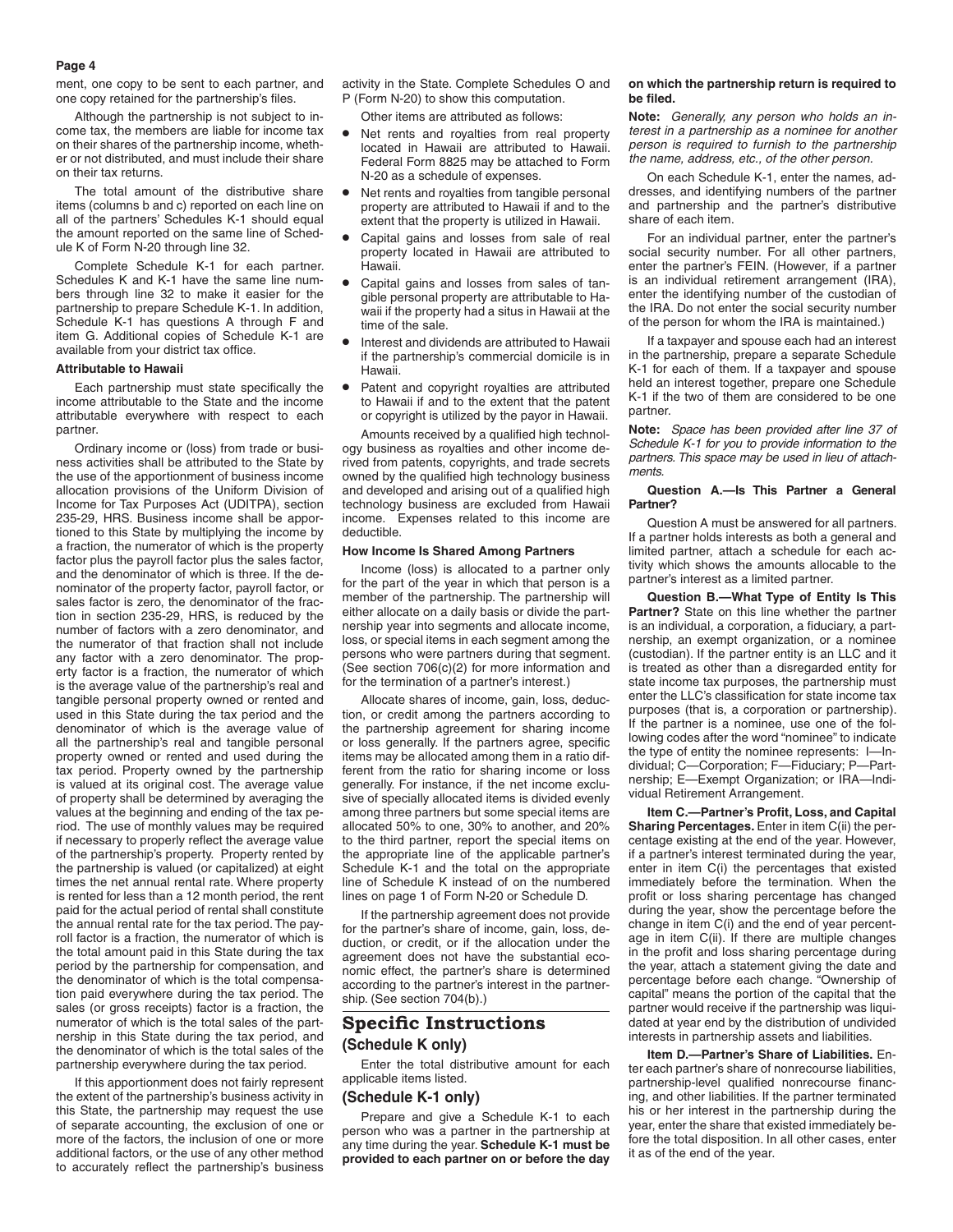If the partnership is engaged in two or more different types of at-risk activities, or a combination of at-risk activities and any other activity, attach a statement showing the partner's share of nonrecourse liabilities, partnership-level qualified nonrecourse financing, and other liabilities for **each** activity. See sections 465(c)(2) and (3) to determine if the partnership is engaged in more than one at-risk activity.

If a partnership is engaged in an activity subject to the limitations of section  $465(c)(1)$ , give each partner his or her share of the total pre-1976 losses from the section 465(c)(1) activity (i.e., film or video tape, section 1245 property leasing, farm, or oil and gas property) for which there existed a corresponding amount of nonrecourse liability at the end of each year in which the losses occurred.

**Items E.—Publicly Traded Partnerships.** If the box in Item E is checked, you are a partner in a publicly traded partnership and must follow the rules for **Publicly Traded Partnerships.** See federal Partner's Instructions for Schedule K-1 (Form 1065) for more information.

**Item G.—Reconciliation of Partner's Capi**tal **Account.** If you are not required to complete Item L on Schedule K-1 (Form 1065), you are not required to complete Item G on Schedule K-1 (Form N-20).

**Note:** *The partnership must maintain a State Accumulated Adjustments Account.*

Box b - Report in this box the capital contributions as reported on the partnership's books.

Box c - Enter in this box the sum of the amounts on lines 1 through 11, column c of this Schedule K-1 and any nontaxable income.

Box d - Enter in this box the sum of the amounts on lines 12 through 15 and 31a, column c of this Schedule K-1 and any disallowed deductions.

Box e - Report in this box the withdrawals and distributions as reported on the partnership's books.

Box f - The amount to enter in this box is the sum of the amounts from boxes a, b, and c less the sum of the amounts from boxes d and e.

# **(Schedules K and K-1 unless otherwise noted) Income (loss)**

#### **Line 1**

Enter the partner's share of the ordinary income (loss) reported on Form N-20, line 16. If line 16 is a loss, enter the partner's full share of the loss. If the partner holds interests in the partnership both as a general partner and as a limited partner, enter the total loss for all interests held in the partnership. Enter the loss without reference to the adjusted basis of the partner's interest in the partnership or the partner's amount at risk. Line 1 should reflect the total ordinary income (loss) from all trade or business operations.

#### **Line 4**

Enter: (1) the guaranteed payments to partners for salaries and interest deducted by the partnership and included on Form N-20, line 9; and (2) the guaranteed payments to partners that the partnership is required to capitalize, such as payments or credits to a partner for services rendered in organizing a partnership.

#### **Line 10**

Enter the net section 1231 gain (loss) from Schedule D-1, line 8.

Do not include net gain or loss from involuntary conversions due to casualty or theft. Report net gain or loss from involuntary conversions due to casualty or theft on line 11.

#### **Line 11**

Enter any other items of income, gain, or loss not included on lines 1 through 10, such as:

- **a.** Gains from the disposition of farm recapture property (see Schedule D-1) and other items to which section 1252 apply.
- **b.** Recoveries of bad debts, prior taxes, and delinquency amounts (section 111).
- **c.** Gains and losses from wagering (section 165(d)).
- **d.** Any income, gain, or loss to the partnership under section 751(b).
- **e.** Net gain or loss from involuntary conversions due to casualty or theft. Give each partner a schedule that separately shows each partner's share of the amount to be reported on federal Form 4684, Casualties and Theft.

#### **Deductions**

#### **Line 12**

Enter the total amount of charitable contributions, and each amount subject to the 50%, 30%, and 20% limitations paid by the partnership during the tax year. Attach an itemized list that separately shows the partnership's charitable contributions subject to the 50%, 30%, and 20% limitations.

If the partnership made a qualified conservation contribution under section 170(h), also include the fair market value of the underlying property before and after the donation, the type of legal interest contributed, and describe the conservation purpose furthered by the donation. Give a copy of this information to each partner.

#### **Line 13**

A partnership may elect to expense part of the cost (up to \$25,000) of recovery property that the partnership purchased this year for use in its trade or business. The partnership may not deduct the section 179 expense, but should report the expense separately on Schedules K and K-1. The partners report their shares in the year in which the property is placed in service. Show the total section 179 expense on Schedule K, line 13, and allocate it to each partner on Schedule K-1, line 13.

The partnership must specify the item(s) of section 179 property which it elects to treat as an expense and the portion of the cost of each item which is being treated as an expense. Do this on federal Form 4562, Depreciation and Amortization, and on a schedule attached to Schedule K-1. Generally, any election made under section 179 may not be revoked except with the consent of the Director.

Depreciation or amortization may not be taken on any amount for which a deduction is allowed under section 179.

See section 179 and federal Form 4562 for more information.

Please note that Hawaii has not adopted federal provisions relating to the increase of the section 179 deduction and "bonus" depreciation.

#### **Line 15**

Enter any other deductions not included on line 12 through 14, such as:

- **a.** Amounts, other than investment interest, paid by the partnership that would be itemized deductions on any of the partners' income tax returns if they were paid directly by a partner for the same purpose. These amounts include, but are not limited to expenses under section 212 for the production of income other than from the partnership's trade or business.
- **b.** Any interest penalty on early withdrawal of savings. The federal Form 1099-INT given to the partnership by a bank or savings and loan association will show the amount of any interest penalty the partnership was charged because it withdrew funds from its time savings deposit before its maturity.
- **c.** Soil and water conservation expenditures (section 175).
- **d.** Expenditures for the removal of architectural and transportation barriers to the elderly and handicapped and which the partnership has elected to treat as a current expense (section 190).
- **e.** Contributions to a capital construction fund.
- **f.** Any amounts paid during the tax year for health insurance coverage for a partner (including that partner's spouse and dependents).
- **g.** Payments for a partner to an IRA, qualified plan, or simplified employee pension (SEP) or SIMPLE IRA plan. If a qualified plan is a defined benefit plan, a partner's distributive share of payments is determined in the same manner as his or her distributive share of partnership taxable income. For a defined benefit plan, attach to the Schedule K-1 for each partner a statement showing the amount of benefit accrued for the tax year.
- **h.** Interest expense allocated to debt-financed distributions. See Internal Revenue Service Notice 89-35 for more information.
- **i.** Interest paid or accrued on debt properly allocable to each general partner's share of a working interest in any oil or gas property (if the partner's liability is not limited). General partners that did not materially participate in the oil or gas activity treat this interest as investment interest; for other general partners, it is a trade or business interest.

# **Credits Line 16**

# **Total cost of qualifying property for the Capital Goods Excise Tax Credit**

A Capital Goods Excise Tax Credit is available for tangible personal property purchased and used in a trade or business in Hawaii. The amount of the tax credit allowable is 4% of the cost of the qualified tangible property. The tax credit is applied against a taxpayer's net income tax liability and if the tax credit exceeds the amount of the tax liability, the excess will be refunded to the taxpayer. See Form N-312, Capital Goods Excise Tax Credit, and Tax Information Release No. (TIR) 2001-4 for additional information.

**To claim this credit.** Complete Form N-312 and attach to the partnership return.

**Deadline for claiming this credit.** If you are a calendar year taxpayer, the deadline to claim the credit, including amended claims, is December 31, 2019. If you are a fiscal year taxpayer, the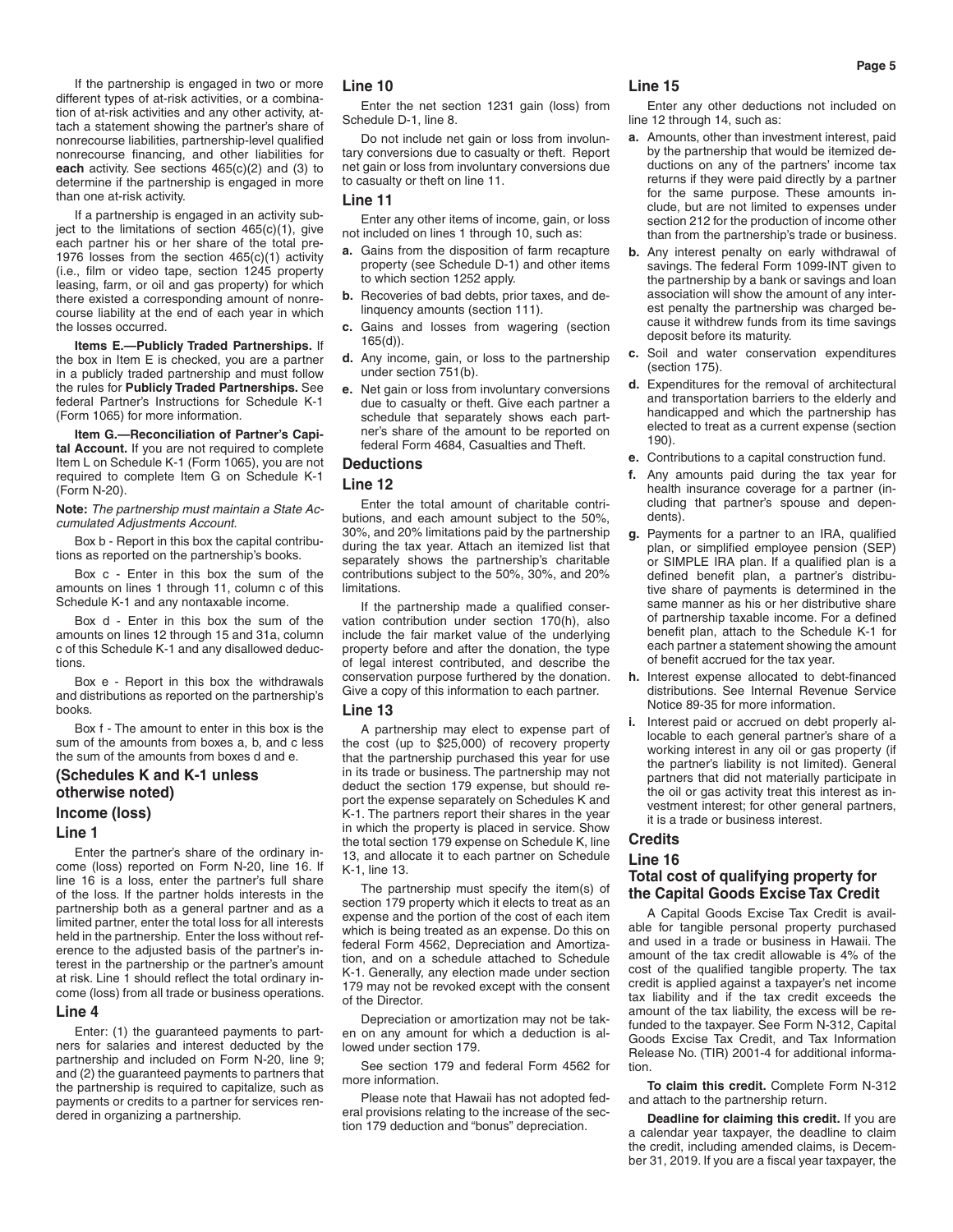#### **Page 6**

deadline to claim the credit, including amended claims, is 12 months after the close of your taxable year. You cannot claim or amend the credit after the deadline.

**Schedule K-1.** Report each partner's distributive share of the capital goods excise tax credit on line 16 of Schedule K-1. If the partnership has credits from more than one source such as another flow-through entity, separately identify each amount in the "Other Information Provided by Partnership" section.

# **Line 17 Fuel Tax Credit for Commercial Fishers**

Each principal operator of a commercial fishing vessel may claim an income tax credit for certain fuel taxes paid during the year. The tax credit shall be an amount equal to the fuel taxes imposed under section 243-4(a), HRS, and paid by the principal operator during the taxable year.

**To claim this credit.** Complete Form N-163 and attach to the partnership return.

**Deadline for claiming this credit.** If you are a calendar year taxpayer, the deadline to claim the credit, including amended claims, is December 31, 2019. If you are a fiscal year taxpayer, the deadline to claim the credit, including amended claims, is 12 months after the close of your taxable year. You cannot claim or amend the credit after the deadline.

**Schedule K-1.** Report each partner's distributive share of the fuel tax credit on line 17 of Schedule K-1. If the partnership has credits from more than one source such as another flowthrough entity, separately identify each amount in the "Other Information Provided by Partnership" section.

# **Line 18 Enterprise Zone Tax Credit**

A qualified enterprise zone business is eligible to claim a credit for a percentage of taxes due to the State attributable to the conduct of business within a zone and a percentage of the amount of unemployment insurance premiums paid based on the payroll of employees employed at the business firm establishments in the zone. The applicable percentage is 80% the first year; 70% the second year; 60% the third year; 50% the fourth year; 40% the fifth year; 30% the sixth year; and 20% the seventh year. For qualifying businesses engaged in the manufacturing of tangible personal property or the producing of agricultural products, the credit shall continue after the seventh year in a amount equal to 20% of the taxes paid during the eighth, ninth, and tenth tax years. This credit is not refundable and any unused credit may NOT be carried forward.

**To claim this credit.** Complete Form N-756 and a separate Form N-756A for each partner and attach them along with a copy of the certification issued by DBEDT to the partnership return.

**Schedule K-1.** Use Form N-756A to report each partner's distributive share of the enterprise zone tax credit and attach to the partner's Schedule K-1. If the partnership has credits from more than one source such as another flow-through entity, separately identify each amount in the "Other Information Provided by Partnership" section.

#### **Line 19**

#### **Low-Income Housing Tax Credit**

Hawaii's low-income housing tax credit is equal to 50% of the tax credit allocated by the Hawaii Housing Financing and Development Corporation (HHFDC) for qualified buildings located in the State of Hawaii. Contact the HHFDC for qualifying requirements and further information.

Effective for taxable years beginning after December 31, 1999, a partnership can allocate the State low-income housing tax credit among its partners without regard to their proportionate interests in their partnership investment vehicle. Also, the federal low-income housing tax credit no longer has to be claimed in order to claim the State low-income housing tax credit.

**To claim this credit.** Complete Form N-586 and attach to the partnership return.

**Deadline for claiming this credit.** If you are a calendar year taxpayer, the deadline to claim the credit, including amended claims, is December 31, 2019. If you are a fiscal year taxpayer, the deadline to claim the credit, including amended claims, is 12 months after the close of your taxable year. You cannot claim or amend the credit after the deadline.

**Schedule K-1.** Report each partner's distributive share of the low-income housing credit on line 19 of Schedule K-1. If the partnership has credits from more than one source such as another flow-through entity, separately identify each amount in the "Other Information Provided by Partnership" section.

#### **Line 20**

# **Credit for Employment of Vocational Rehabilitation Referrals**

The amount of the tax credit for the taxable year shall be equal to 20% of the qualified firstyear wages for that year. The amount of the qualified first-year wages which may be taken into account with respect to any individual shall not exceed \$6,000.

The credit is computed at the partnership level and then allocated to each of the partners.

**To claim this credit.** Complete Form N-884 and attach to the partnership return.

**Deadline for claiming this credit.** If you are a calendar year taxpayer, the deadline to claim the credit, including amended claims, is December 31, 2019. If you are a fiscal year taxpayer, the deadline to claim the credit, including amended claims, is 12 months after the close of your taxable year. You cannot claim or amend the credit after the deadline.

**Schedule K-1.** Report each partner's distributive share of the credit for employment of vocational rehabilitation referrals on line 20 of Schedule K-1. If the partnership has credits from more than one source such as another flowthrough entity, separately identify each amount in the "Other Information Provided by Partnership" section.

#### **Line 21**

# **Total qualified production costs for the Motion Picture, Digital Media, and Film Production Income Tax Credit**

For taxable years from 2013 to 2025, a taxpayer may claim an income tax credit of (1) 20% of the qualified production costs incurred by a qualified production in the City and County of Honolulu, and (2) 25% of the qualified production costs incurred by a qualified production in Kauai, Maui, or Hawaii county. The total tax credits claimed per qualified production shall not exceed \$15,000,000.

**To claim this credit.** Complete Form N-340 and attach to the partnership return.

**Deadline for claiming this credit.** If you are a calendar year taxpayer, the deadline to claim the credit, including amended claims, is December 31, 2019. If you are a fiscal year taxpayer, the deadline to claim the credit, including amended claims, is 12 months after the close of your taxable year. You cannot claim or amend the credit after the deadline.

**Schedule K-1.** Report each partner's distributive share of qualified production costs for the motion picture, digital media, and film production credit on line 21 of Schedule K-1. If the partnership has credits from more than one source such as another flow-through entity, separately identify each amount in the "Other Information Provided by Partnership" section.

#### **Line 22**

# **Credit for School Repair and Maintenance**

A credit is allowed to licensed contractors, pest control operators, and professional engineers, architects, surveyors and landscape architects who are subject to Hawaii's income tax for contributions of in-kind services for the repair and maintenance of public schools. The credit shall be an amount equal to 10% of the value of the services contributed. Certain other limitations and restrictions apply.

**To claim this credit.** Complete Form N-330 and attach to the partnership return.

**Deadline for claiming this credit.** If you are a calendar year taxpayer, the deadline to claim the credit, including amended claims, is December 31, 2019. If you are a fiscal year taxpayer, the deadline to claim the credit, including amended claims, is 12 months after the close of your taxable year. You cannot claim or amend the credit after the deadline.

**Schedule K-1.** Report each partner's distributive share of the credit for school repair and maintenance on line 22 of Schedule K-1. If the partnership has credits from more than one source such as another flow-through entity, separately identify each amount in the "Other Information Provided by Partnership" section.

#### **Line 23**

# **Renewable Energy Technologies Income Tax Credit**

A Renewable Energy Technologies Income Tax Credit is available for an eligible renewable energy technology system installed and placed in service in Hawaii.

Figure the credit on Form N-342 and enter the total renewable energy technologies income tax credit on this line. Use a separate Form N-342 for each eligible system installed and placed in service for the taxable year. The credit is computed at the partnership level and then allocated to each of the partners. Prepare a separate Form N-342A, Information Statement Concerning the Renewable Energy Technologies Income Tax Credit for Systems Placed in Service on or After July 1, 2009, for each partner for each eligible system.

**To claim this credit.** Complete Form N-342 and attach a copy of Form N-342A given to each partner to the partnership return.

**Deadline for claiming this credit.** If you are a calendar year taxpayer, the deadline to claim the credit, including amended claims, is December 31, 2019. If you are a fiscal year taxpayer, the deadline to claim the credit, including amended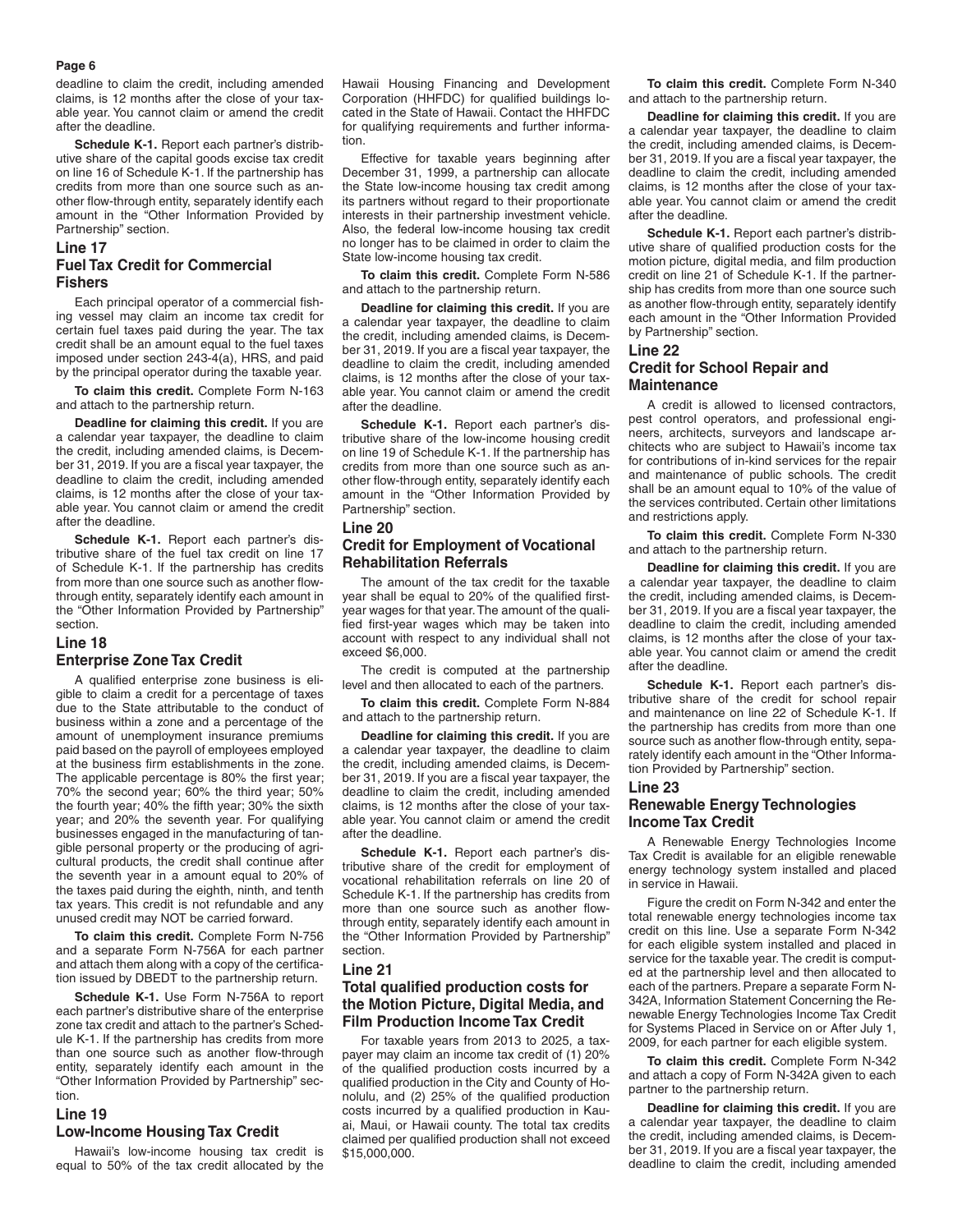claims, is 12 months after the close of your taxable year. You cannot claim or amend the credit after the deadline.

**Schedule K-1**. Use Form N-342A to report each partner's distributive share of the renewable energy technologies income tax credit and attach to the partner's Schedule K-1. If the partnership has credits from more than one source such as another flow-through entity, separately identify each amount in the "Other Information Provided by Partnership" section.

#### **Line 24**

# **Important Agricultural Land Qualified Agricultural Cost Tax Credit**

Figure the credit on Form N-344 and enter the total important agricultural land qualified agricultural cost tax credit on this line. Attach Form N-344 to the partnership return. Certification by the Department of Agriculture is a prerequisite to claiming this credit. The credit is computed at the partnership level and then allocated to each of the partners.

**To claim this credit.** Complete Form N-344 and attach to the partnership return.

**Deadline for claiming this credit.** If you are a calendar year taxpayer, the deadline to claim the credit, including amended claims, is December 31, 2019. If you are a fiscal year taxpayer, the deadline to claim the credit, including amended claims, is 12 months after the close of your taxable year. You cannot claim or amend the credit after the deadline.

**Schedule K-1**. Report each partner's distributive share of the important agricultural land qualified agricultural cost tax credit on line 24 of Schedule K-1. If the partnership has credit from more than one source such as another flowthrough entity, separately identify each amount in the "Other Information Provided by Partnership" section.

#### **Line 25**

# **Tax Credit for Research Activities**

For taxable years from 2013 to 2019, each qualified high technology business subject to Hawaii's income tax can claim an income tax credit for qualified research activities equal to the credit for research activities provided by section 41, provided that, in order to qualify for this tax credit, the qualified high technology business shall also claim a federal tax credit for the same qualified research activities under section 41. Research expenses must be certified in order to claim the credit. See Forms N-346 and N-346A for details. Partners will use Form N-346 to claim their credit. The credit is computed at the partnership level and then allocated to each of the partners.

**To claim this credit.** Complete Forms N-346 and N-346A and attach them to the partnership return.

**Deadline for claiming this credit.** If you are a calendar year taxpayer, the deadline to claim the credit, including amended claims, is December 31, 2019. If you are a fiscal year taxpayer, the deadline to claim the credit, including amended claims, is 12 months after the close of your taxable year. You cannot claim or amend the credit after the deadline.

**Schedule K-1**. Report each partner's distributive share of the tax credit for research activities on line 25 of Schedule K-1. If the partnership has credits from more than one source such as another flow-through entity, separately identify each amount in the "Other Information Provided by Partnership" section.

# **Line 26 Capital Infrastructure Tax Credit**

Figure the credit on Form N-348 and enter the total capital infrastructure tax credit on this line. Attach Form N-348 to the partnership return. For taxable years 2014 to 2019, each taxpayer who is a qualified infrastructure tenant subject to Hawaii's income tax can claim a nonrefundable income tax credit for the taxable year in which the capital infrastructure costs were paid or incurred. The tax credit is the lesser of 50% of the capital infrastructure costs paid or incurred by the qualified infrastructure tenant during the taxable year or \$2,500,000. The credit is computed at the partnership level and then allocated to each of .<br>the partners

**To claim this credit.** Complete Form N-348 and attach to the partnership return.

**Deadline for claiming this credit.** If you are a calendar year taxpayer, the deadline to claim the credit, including amended claims, is December 31, 2019. If you are a fiscal year taxpayer, the deadline to claim the credit, including amended claims, is 12 months after the close of your taxable year. You cannot claim or amend the credit after the deadline.

**Schedule K-1**. Report each partner's distributive share of the capital infrastructure credit on line 26 of Schedule K-1. If the partnership has credits from more than one source such as another flow-through entity, separately identify each amount in the "Other Information Provided by Partnership" section.

# **Line 27 Cesspool Upgrade, Conversion or Connection Income Tax Credit**

A credit is allowable for the costs to upgrade or convert a qualified cesspool into a septic system or an aerobic treatment unit system, or to connect a qualified cesspool to a sewer system, effective for taxable years beginning after December 31, 2015. The credit will not be available for taxable years beginning after December 31, 2020.

The tax credit is equal to the qualified expenses of the taxpayer, up to a maximum of (1) \$10,000 per cesspool, or (2) \$10,000 per residential dwelling connected to a residential large capacity cesspool.

**To claim this credit.** Complete Form N-350 and attach to the partnership return.

**Deadline for claiming this credit.** If you are a calendar year taxpayer, the deadline to claim the credit, including amended claims, is December 31, 2019. If you are a fiscal year taxpayer, the deadline to claim the credit, including amended claims, is 12 months after the close of your taxable year. You cannot claim or amend the credit after the deadline.

**Schedule K-1.** Report each partner's distributive share of the cesspool upgrade, conversion or connection income tax credit on line 27 of Schedule K-1. If the partnership has credits from more than one source such as another flowthrough entity, separately identify each amount in the "Other Information Provided by Partnership" section.

## **Line 28 Renewable Fuels Production Tax Credit**

For taxable years 2017 to 2021, each taxpayer producing renewable fuels that completes and files an independent, third-party-certified statement with DBEDT may claim a nonrefundable renewable fuels production tax credit.

The tax credit is the lesser of 20 cents per 76,000 British Thermal units of renewable fuels using the lower heating value sold for distribution in Hawaii or \$3,000,000 per taxable year. The taxpayer's production of renewable fuels cannot be less than two billion five-hundred million British thermal units of renewable fuels per year.

**To claim this credit.** Complete Form N-352 and attach to the partnership return.

**Deadline for claiming this credit.** If you are a calendar year taxpayer, the deadline to claim the credit, including amended claims, is December 31, 2019. If you are a fiscal year taxpayer, the deadline to claim the credit, including amended claims, is 12 months after the close of your taxable year. You cannot claim or amend the credit after the deadline.

**Schedule K-1.** Report each partner's distributive share of the renewable fuels production tax credit on line 28 of Schedule K-1. If the partnership has credits from more than one source such as another flow-through entity, separately identify each amount in the "Other Information Provided by Partnership" section.

# **Line 29 Organic Foods Production Tax Credit**

For taxable years 2017 to 2021, each taxpayer with qualified expenses associated with the production or handling of organic foods may claim a nonrefundable organic foods production tax credit.

The tax credit is equal to the qualified expenses of the taxpayer, which must be certified by the Department of Agriculture, up to \$50,000.

**To claim this credit.** Complete Form N-354 and attach to the partnership return.

**Deadline for claiming this credit.** If you are a calendar year taxpayer, the deadline to claim the credit, including amended claims, is December 31, 2019. If you are a fiscal year taxpayer, the deadline to claim the credit, including amended claims, is 12 months after the close of your taxable year. You cannot claim or amend the credit after the deadline.

**Schedule K-1.** Report each partner's distributive share of the organic foods production tax credit on line 29 of Schedule K-1. If the partnership has credits from more than one source such as another flow-through entity, separately identify each amount in the "Other Information Provided by Partnership" section.

# **Line 30**

# **Credit for income tax withheld on Form N-288 (net of refunds)**

Include a schedule listing each partner's share of: (1) the total taxes withheld under the partnership's name and reported on Form N-288A, Statement of Withholding on Dispositions by Nonresident Persons of Hawaii Real Property Interests; (2) any refunds claimed by the partnership on Form N-288C, Application for Tentative Refund of Withholding on Dispositions by Nonresident Persons of Hawaii Real Property Interest; and (3) the net amount of taxes withheld.

**Schedule K-1.** Report each partner's distributive share of the credit for income tax withheld on Form N-288 on line 30 of Schedule K-1. If the partnership has credits from more than one source such as another flow-through entity, sepa-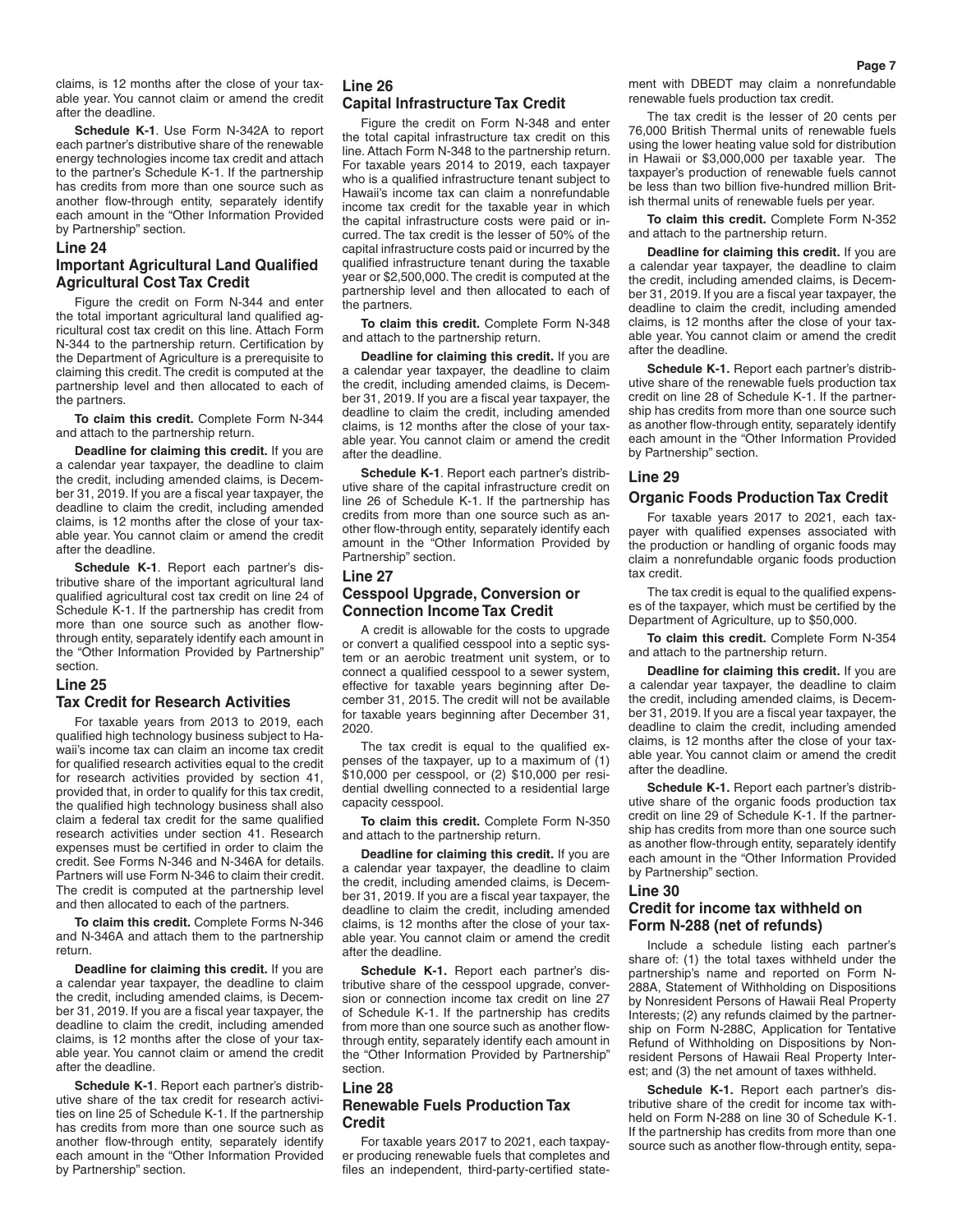#### **Page 8**

rately identify each amount in the "Other Information Provided by Partnership" section.

### **Investment Interest**

### **Line 31**

Lines 31a-31b(2) must be completed whether or not a partner is subject to the investment interest rules.

**Line 31a. Investment Interest Expense.**— Include on this line interest paid or accrued to purchase or carry property held for investment. Property held for investment includes property that produces portfolio income (interest, dividends, annuities, royalties, etc.). Therefore, interest expense allocable to portfolio income should be reported on line 31a of Schedule K-1 (rather than line 14 of Schedule K-1).

Property held for investment includes a partner's interest in a trade or business activity that is not a passive activity to the partner and in which the partner does not materially participate. An example would be a partner's working interest in oil and gas property (i.e., the partner's interest is not limited) if the partner does not materially participate in the oil and gas activity.

Investment interest does not include interest expense allocable to a passive activity.

The amount on line 31a will be deducted (after applying the investment interest expense limitations of section 163(d)) by individual partners on their Form N-11 or N-15.

**Lines 31b(1) and 31b(2). Investment Income and Expenses.**—Enter on line 31b(1) only the investment income included on lines 5 through 7 of Schedule K-1. Enter on line 31b(2) only the investment expense included on line 14 of Schedule K-1.

If there are items of investment income or expense included in the amounts that are required to be passed through separately to the partner on Schedule K-1 (items other than the amounts included on lines 5 through 7 and 14 of Schedule K-1), give each partner a schedule identifying these amounts.

Investment income includes gross income from property held for investment, gain attributable to the disposition of property held for investment, and other amounts that are gross portfolio income. Investment income and investment expenses do not include any income or expenses from a passive activity.

Property subject to a net lease is not treated as investment property because it is subject to the passive loss rules. Do not reduce investment income by losses from passive activities.

Investment expenses are deductible expenses (other than interest) directly connected with the production of investment income.

# **Other**

# **Schedule K, Line 32**

Report on line 32 of Schedule K, credit recapture amounts for the Hawaii Low-Income Housing Tax Credit, the Capital Goods Excise Tax Credit, the Tax Credit for Flood Victims, the Important Agricultural Land Qualified Agricultural Cost Tax Credit, and the Capital Infrastructure Tax Credit.

See instructions for federal Form 1065, Schedule K for what else to report on line 32.

# **Schedule K-1, Line 37**

See instructions for federal Form 1065, Schedule K-1 for what to report on line 37.

# **Analysis (Schedule K only) Lines 33a and 33b**

For each type of partner shown, enter the portion of the amount shown on line 33a of Schedule K that was allocated to that type of partner. The sum of the amounts shown on line 33b must equal the amount shown on line 33a.

In classifying partners who are individuals as "active" or "passive," the partnership should apply the following rules:

- **1.** If the partnership's principal activity is a trade or business activity, classify a general partner as "active" if the partner materially participated in all partnership trade or business activities; otherwise, classify a general partner as "passive."
- **2.** If the partnership's principal activity consists of working interest in an oil or gas well, classify a partner holding a working interest in the oil or gas well through an entity that does not limit the partner's liability as "active;" otherwise, classify the partner as "passive."
- **3.** If the partnership's principal activity is a rental real estate activity, classify a general partner as "active" if the partner actively participated in all of the partnership's rental real estate activities; otherwise, classify a general partner as "passive."
- **4.** If the partnership's principal activity is a portfolio activity, classify all partners as "active."
- **5.** Classify all limited partners and all partners in a partnership whose principal activity is a rental activity other than a rental real estate activity as "passive."
- **6.** If the partnership cannot make a reasonable determination as to whether or not a partner's participation in a trade or business activity is material or whether or not a partner's participation in a rental real estate activity is active, classify the partner as "passive."

In applying the above rules, a partnership should classify each partner to the best of its knowledge and belief. It is assumed that in most cases the level of a particular partner's participation in an activity will be apparent.

# **Schedules O and P Allocation and Apportionment of Income**

If the partnership had ordinary income or (loss) from trade or business activities both within and without Hawaii, complete Schedules O and P to determine the business income or (loss) apportioned to Hawaii. For more details, see the instructions for "Attributable to Hawaii" on page 3, under **Schedule K and Schedule K-1**. Attach a copy of Schedules O and P to Form N-20.

# **Composite Returns for Nonresident Partners**

At present, there are no statutory provisions that: (1) allow partnerships the option to file composite returns on behalf of their nonresident partners, and (2) grant the election to be taxed at the nonresident partners' own individual tax rates but with no standard deduction or personal exemption. However, the Department of Taxation will administratively allow partnerships to elect to file composite Hawaii nonresident income tax returns on behalf of participating partners, all of whom are nonresidents, and make composite payments for the participating partner's distributive share of Hawaii source income based on their own individual tax rate but with no standard deduction or personal exemption, provided the following conditions are met:

- The partner must be an individual.
- The partner's income from the partnership is the partner's only income from Hawaii sources. If a partner has other income from Hawaii sources such as multiple partnerships, even though the partnerships are related, a separate net income tax return must be filed by that partner.
- The partnership will obtain a Power-of-Attorney from each of its partners to permit the partnership to file an income tax return on the partners' behalf. A copy of each power of attorney is to be attached to the initial composite tax return filed by the partnership.
- The partnership, as an agent for the participating partners, shall pay tax, additions to tax, interest, and penalties otherwise required to be paid by the partners.

The composite Hawaii Nonresident Individual Income Tax Return, Form N-15, shall be completed as follows:

- **1.** Fill in the oval indicating this is a composite return;
- **2.** The first name on the return shall be "Partners" and the last name is the partnership's name;
- **3.** The partnership's FEIN shall be used in place of the taxpayers' social security number. Enter the partnership's FEIN in social security number format (i.e., 123- 45-6789);
- **4.** Indicate the partnership's mailing address as the taxpayers' address;
- **5.** Indicate the partnership's principal business activity in Hawaii as the taxpayers' occupation;
- **6.** Filing status will be single. No personal exemption is allowed;
- **7.** Complete pages 2 and 3, Col. B, lines 17 and 35;
- **8.** Deductions necessary to determine each partner's distributive share of the partnership income are allowed;
- **9.** Credits directly attributable to the partnership are allowed;
- **10.**On line 37, enter zero since worldwide source income of each nonresident partner is not required, itemized deductions calculated using the ratio of Hawaii adjusted gross income to total adjusted gross income may not be claimed. Also, tax credits which are based on total adjusted gross income from all sources may not be claimed;
- **11.**Complete page 3 by:
	- **a.** determining the taxable income for each nonresident partner and enter the total on lines 41 and 43;
	- **b.** determining the tax for each nonresident partner and enter the total on line 44; and
	- **c.** completing lines 45 through 51 as appropriate, and line 52 (note: on Schedule CR, skip line 1).
- **12.**Complete page 4, lines 53 through 66 as appropriate.

A schedule is attached to the return detailing each partner's: